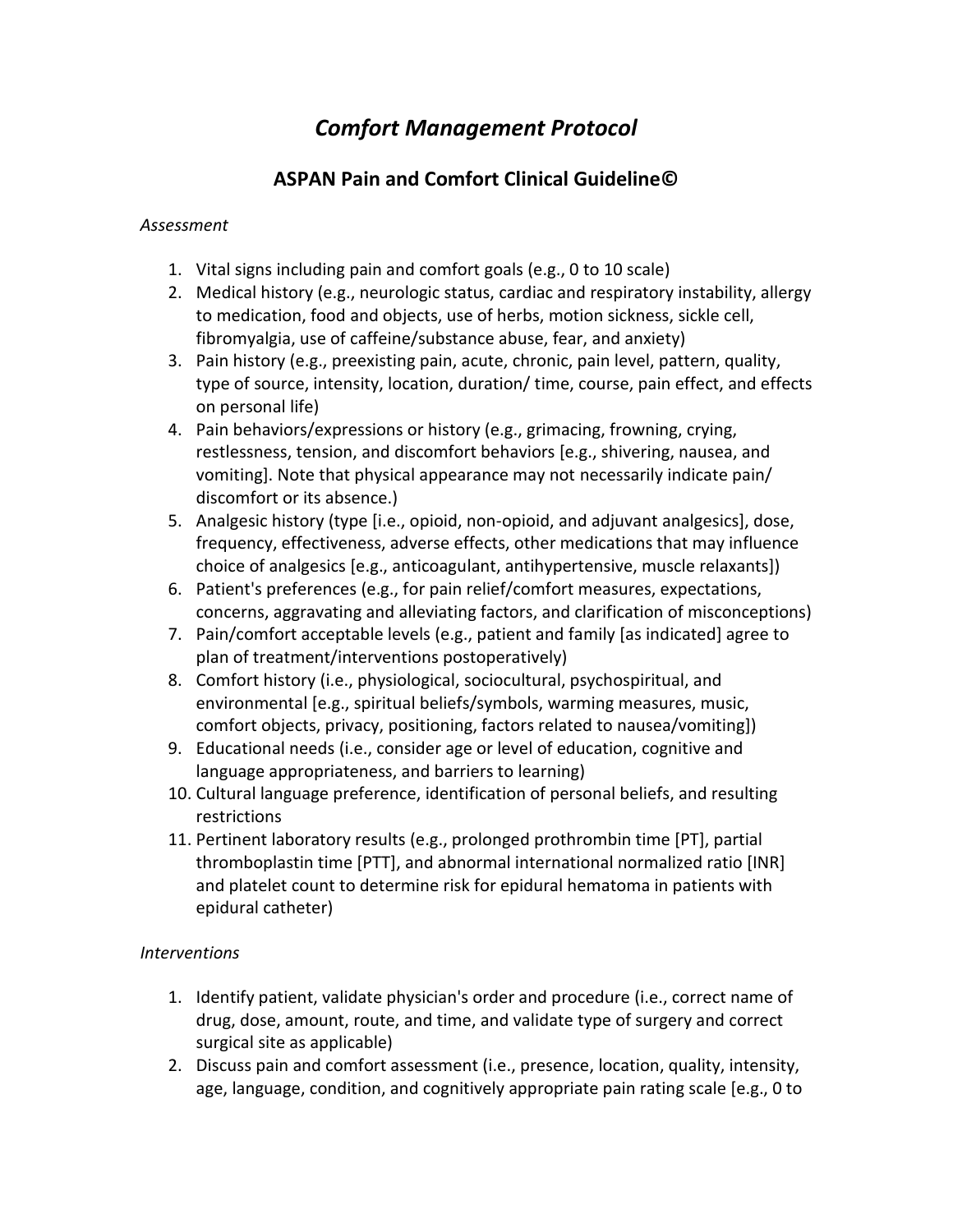10 numerical scale or FACES scale] and comfort scale. Assessment method must be the same for consistency.)

- 3. Discuss with patient and family (as indicated) information about reporting pain intensity using numerical or FACES rating scales and available pain relief and comfort measures (include discussion of patient's preference for pain and comfort measures; implement comfort measures) (i.e., physiological, sociocultural, spiritual, environmental support as indicated by patient)
- 4. Discuss and dispel misconceptions about pain and pain management
- 5. Encourage patient to take a preventive approach to pain and discomfort by asking for relief measures before pain and discomfort are severe or out of control
- 6. Educate purpose of intravenous or epidural patient-controlled analgesia (PCA) as indicated; educate about use of nonpharmacologic methods (e.g., cold therapy, relaxation breathing, music)
- 7. Discuss potential outcomes of pain and discomfort treatment approaches
- 8. Establish pain relief/comfort goals with the patient (e.g., a pain rating of less than 4 [scale of 1 to 10] to make it easy to cough, deep breathe, and turn); premedicate patients for sedation, pain relief, comfort (e.g., non-opioid, opioid, antiemetics as ordered; consider needs of chronic pain patients)
- 9. Arrange interpreter throughout the continuum of care as indicated
- 10. Utilize interventions for sensory-impaired patients (e.g., device to amplify sound, sign language, and interpreters)
- 11. Report abnormal findings including laboratory values (prolonged PT/PTT and abnormal INR and platelet count among epidural patients)
- 12. Arrange for parents to be present for children

# *Expected Outcomes*

- 1. Patient states understanding of care plan and priority of individualized needs
- 2. Patient states understanding of pain intensity scale, comfort scale, and pain relief/comfort goals
- 3. Patient establishes realistic and achievable pain relief/comfort goals (e.g., a pain rating of less than 4 [scale 0 to 10] to make it easier to cough, deep breathe, and turn upon discharge)
- 4. Patient states understanding or demonstrates correct use of PCA equipment as indicated
- 5. Patient verbalizes understanding of importance of using other nonpharmacologic methods of alleviating pain and discomfort (e.g., cold therapy, relaxation breathing, music)

#### **Postanesthesia Phase I**

#### *Assessment*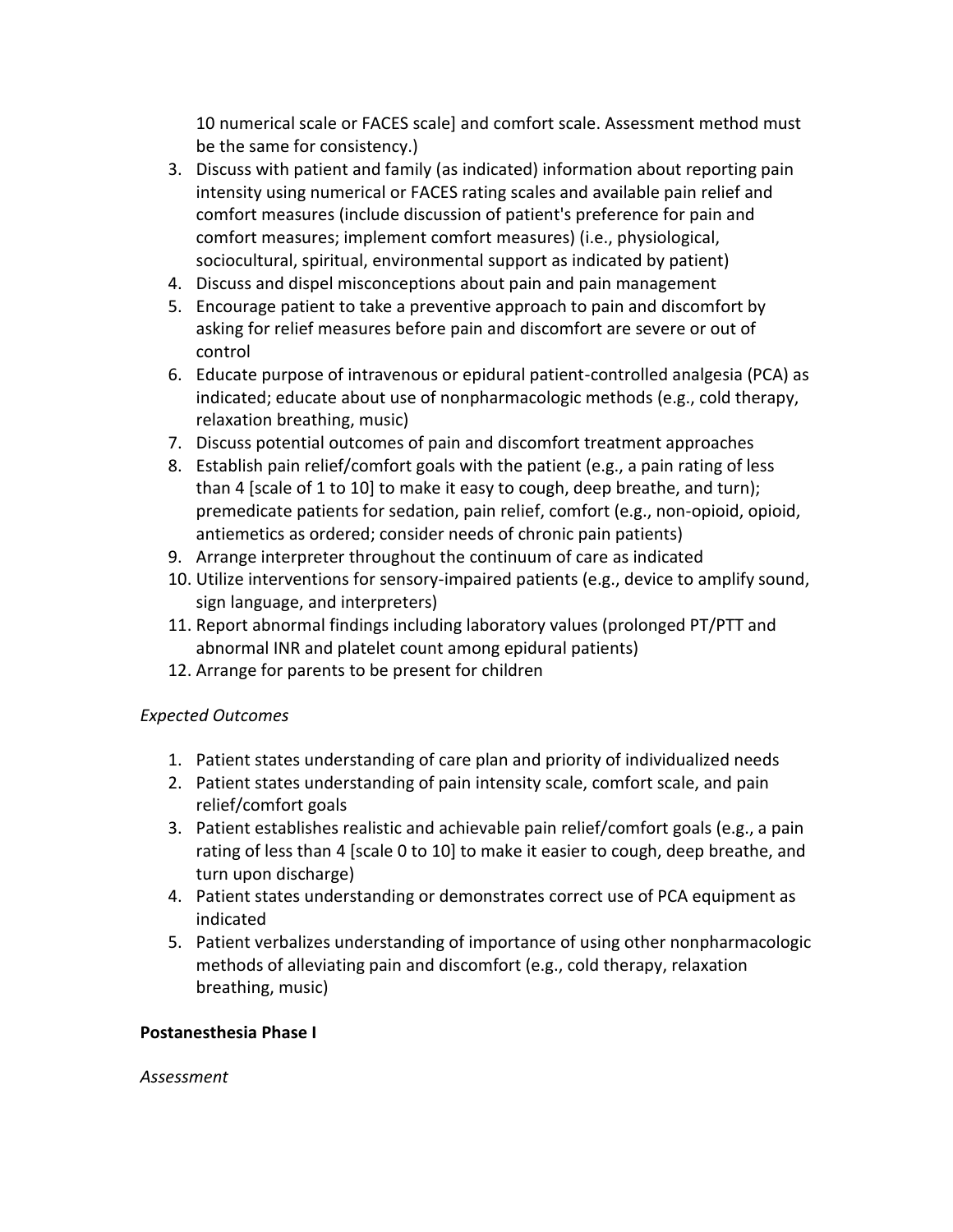- 1. Refer to preoperative phase assessment, interventions, and outcomes data
- 2. Type of surgery and anesthesia technique, anesthetic agents, reversal agents
- 3. Analgesics (i.e., non-opioid, opioid, adjuvants given before and during surgery, time and amount at last dose, and regional [e.g., spinal/epidural])
- 4. Pain and comfort levels on admission and until transfer to receiving unit or discharge to home (Reassess frequently until pain or discomfort is controlled. During sedation procedure, assess continuously.)
- 5. Assessment parameters
	- A. Functional level and ability to relax
	- B. Pain: type, location, intensity (i.e., using self-report pain rating scale whenever possible [age, language, condition, and cognitive appropriate tools], quality, frequency [continuous or intermittent], and sedation level; patient's method of assessment and reporting need to be the same during the postoperative continuum of care for consistency.) Note pain level at rest and during activity.
	- C. Self-report of comfort level using numerical scale (0 to 10 scale) or other institutional approved instruments
	- D. Physical appearance (e.g., pain/discomfort behaviors [Note: Pain behaviors are highly individual and the absence of any specific behavior (e.g., facial expression, body movement) does not mean the absence of pain.])
	- E. Other sources of discomfort (e.g., position, nausea and vomiting, shivering, environment such as noise, noxious smell, anxiety)
	- F. Achievement of pain relief/comfort treatment goals
	- G. Assess with verbal rating scales or numeric rating scales for cognitively aware patients; assess with Comfort Behaviors Checklist for non-alert patients (all available in instrumentation section)
- 6. Age, cognitive ability, and cognitive learning methods
- 7. Status/vital signs
	- A. Airway patency, respiratory status, breath sounds, level of consciousness, and pupil size as indicated and other symptoms related to the effects of medications
	- B. Blood pressure
	- C. Pulse/cardiac monitor rhythm
	- D. Oxygen saturation
	- E. Motor and sensory functions post– regional anesthesia technique

#### *Interventions*

- 1. Identify patient correctly; validate physician's order; implement correct drug, dose, amount, route, and time; include type of surgery and surgical site as applicable
- 2. Pharmacologic (medicate as ordered)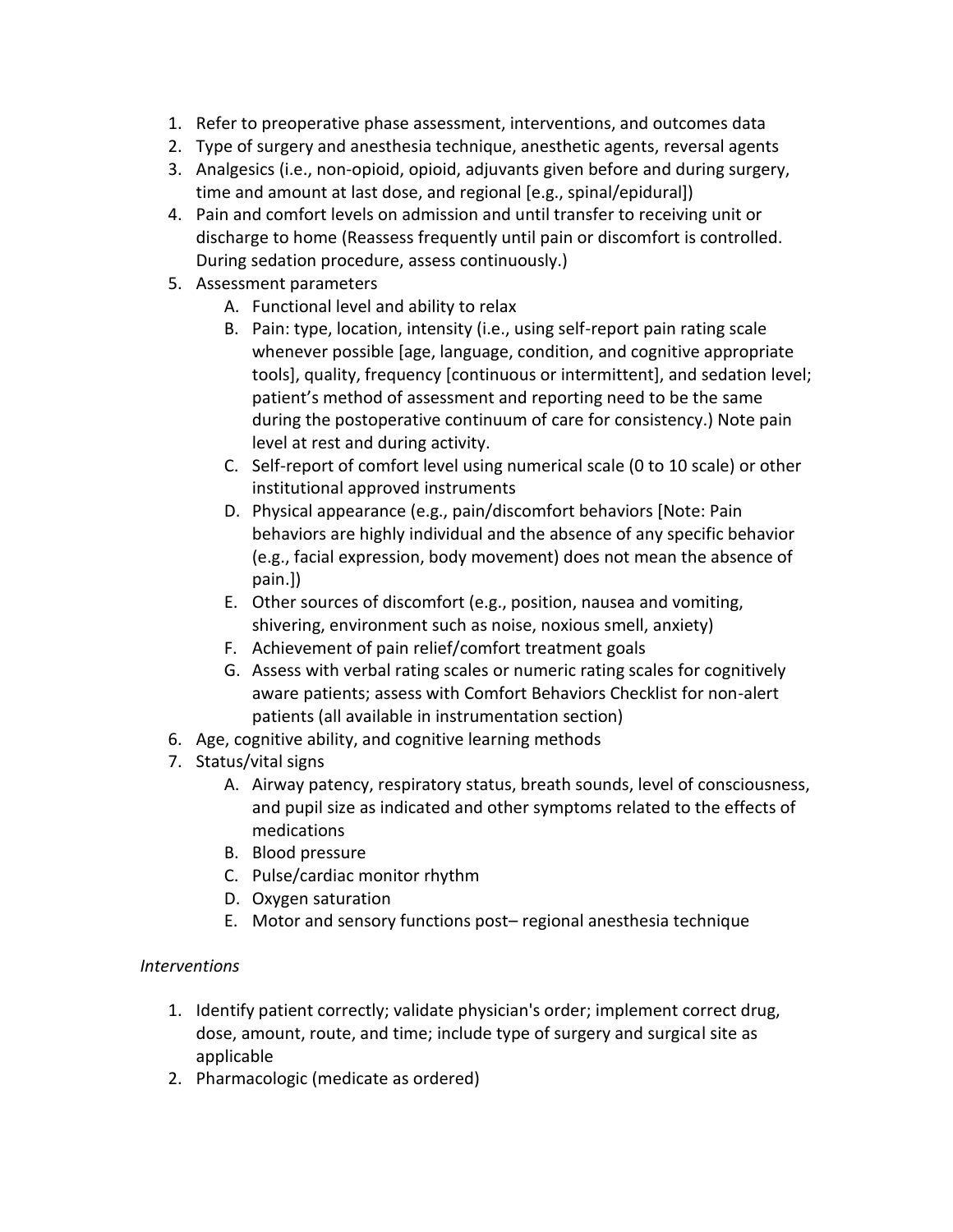- A. Mild to moderate pain—use non-opioids and may consider opioids (e.g., acetaminophen nonsteroidal anti-inflammatory drugs [NSAIDs], cyclooxygenase 2 [Cox-2] inhibitors). All the patient's regular non-opioid prescription medications should be made available unless contraindicated and per institutional approval.
- B. Moderate to severe pain—use multimodal therapy (e.g., combine nonopioid and opioid)
- C. Utilize the 3 analgesic groups appropriately (consider multimodal therapy)
	- i. Non-opioids (e.g., acetaminophen, NSAIDs, Cox-2 inhibitors); adjuvants non-opioids (acetaminophen and NSAIDs, such as aspirin, ketorolac, ibuprofen, Cox-2 inhibitors).
	- ii. Mu-agonist opioids (e.g., morphine, hydromorphone, fentanyl)
	- iii. Adjuvants
		- a. Multipurpose for chronic pain (e.g., anticonvulsants, tricyclic antidepressants, corticosteroids, antianxiety medication)
		- b. Multipurpose for moderate to severe acute pain (e.g., local anesthetics, ketamine)
		- c. Neuropathic continuous pain— antidepressants, tricyclic antidepressants, oral or local anesthetic
		- d. Neuropathic lancinating pain- (stabbing, knifelike pain) anticonvulsant, baclofen
		- e. Malignant bone pain—corticosteroids, calcitonin
		- f. Post–orthopedic surgery—consider muscle relaxants if patient experiences muscle spasm
- 3. Initiate and adjust IV and regional infusions (PCA) as indicated and ordered, and based on hemodynamics status (Refer to institutional permissive procedure.)
- 4. Nonpharmacologic intervention use to complement, not replace, pharmacologic interventions
- 5. Administer comfort measures as needed
	- A. Physiological (e.g., positioning, pillow, heat and cold therapies, sensory aids [e.g., dentures, eye glasses, hearing aids]; use meperidine [Demerol] for shivering, antiemetics, e.g., Reglan, Zofran as ordered)
	- B. Sociocultural (e.g., family/caregiver, interpreter visit)
	- C. Psychospiritual (e.g., chaplain or cleric of choice, religious objects/symbols)
	- D. Environmental (e.g., confidentiality, privacy, reasonably quiet room)
- 6. Cognitive behavioral (e.g., education/instruction, relaxation, imagery, music, distraction, biofeedback)

#### *Expected Outcomes*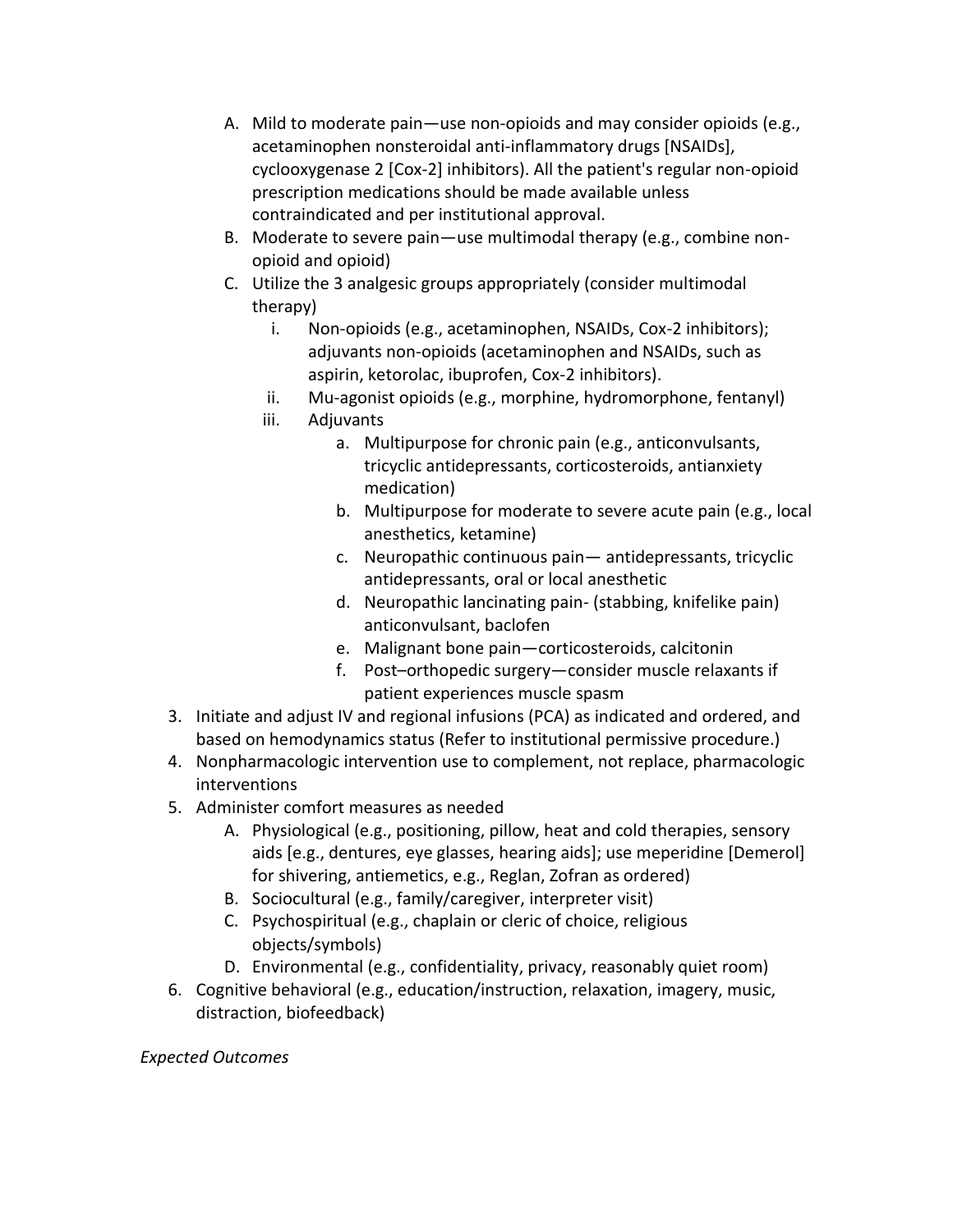- 1. Patient maintains hemodynamic stability including respiratory/cardiac status and level of consciousness
- 2. Patient states achievement of pain relief/ comfort treatments goals (e.g., acceptable pain relief with mobility at time of transfer or discharge)
- 3. Patient states he/she feels safe and secure with the instructions (e.g., use of PCA machine)
- 4. Patient shows effective use of at least one nonpharmacologic method (i.e., breathing relaxation techniques)
- 5. Patient shows effective use of PCA as indicated and discusses expected results of regional techniques
- 6. Patient verbalizes evidence of receding pain level and increased comfort with pharmacologic and nonpharmacologic interventions

### **Postanesthesia Phase II/III**

#### *Assessment*

- 1. Refer to preoperative phase and Phase I assessments, interventions, and outcomes data
- 2. Achievement of pain/comfort treatment goals and level of satisfaction with pain relief and comfort management
- 3. Pain relief/comfort management plan for discharge and patient agreement
- 4. Educational and resource needs, considering age, language, condition, and cognitive appropriateness

# *Interventions*

- 1. Identify patient correctly; validate physician's order; implement correct drug, dose, amount, route, and time
- 2. Pharmacologic interventions (medicate as ordered): non-opioid (e.g., acetaminophen, NSAIDs, Cox- 2 inhibitors), Mu-agonist opioids (e.g., morphine, hydromorphone, fentanyl), and adjuvant analgesics (e.g., local anesthetics).
- 3. Continue and/or initiate nonpharmacologic measures from Phase I
- 4. Educate patient and family/caregiver
	- A. Pain and comfort measures
	- B. Untoward symptoms to observe
	- C. Regional or local anesthetic effects dissipating after discharge (e.g., numbness, motor weakness, or inadequate relief) and potential adjustments as applicable
	- D. Availability of resource as needed
- 5. Discuss misconceptions, expectations and implement plan of action satisfactory to patients
- 6. Address nausea with pharmacologic interventions or other techniques and discuss expectations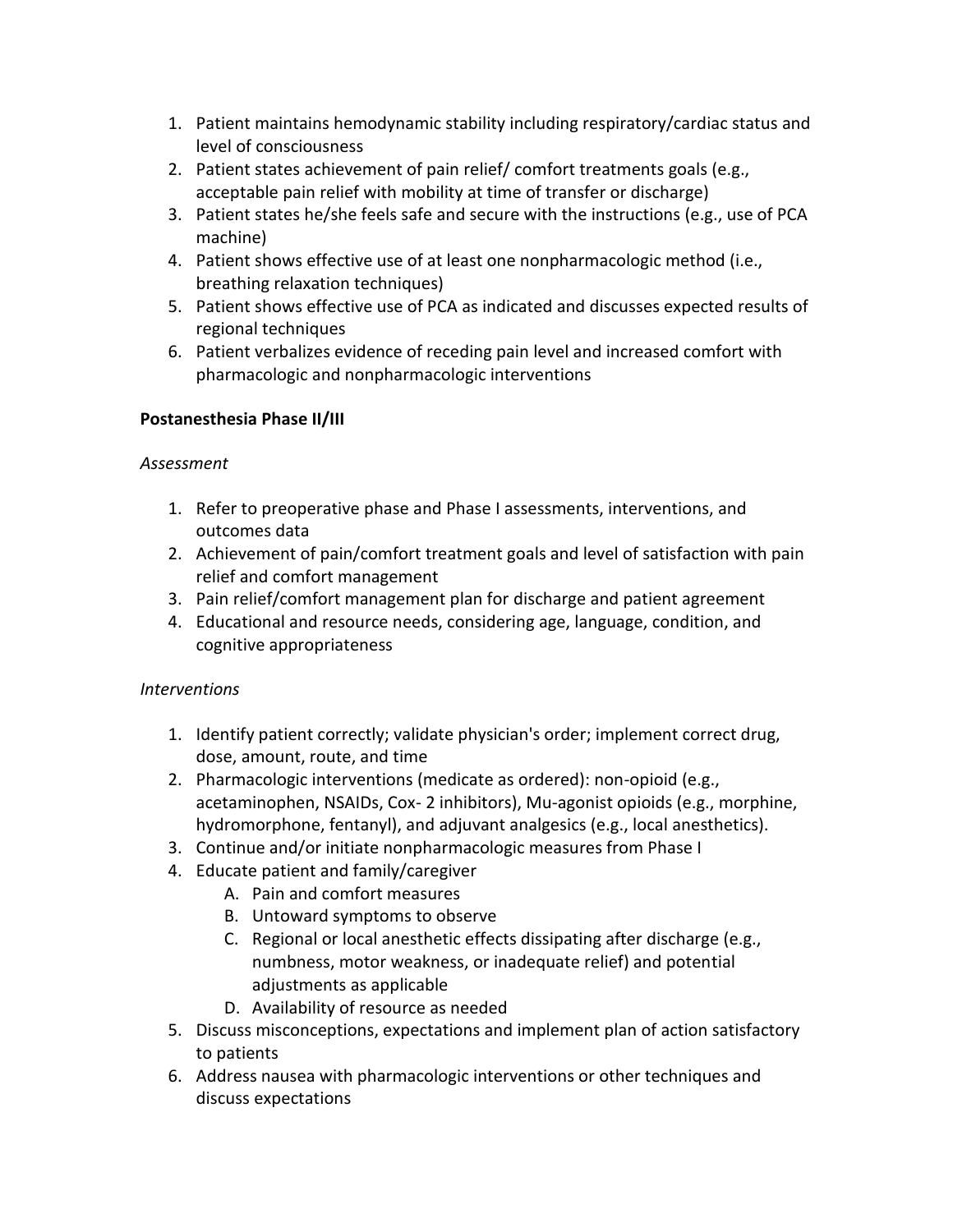### *Expected Outcomes*

- 1. Patient states acceptable level of pain relief and comfort with movement or activity at time of transfer or discharge to home
- 2. Patient verbalizes understanding of discharge instruction plans
	- A. Specific drug to be taken
	- B. Frequency of drug administration
	- C. Potential side effects of medication
	- D. Potential drug interactions
	- E. Specific precaution to follow when taking medication (e.g., physical limitation, dietary restrictions)
	- F. Name and telephone number of the physician/resource to notify about pain, problems and other concerns
- 3. Patient states understanding or shows effective use of nonpharmacologic methods (e.g., cold/heat therapy, relaxation breathing, imagery, music)
- 4. Patient states achievement of pain/ comfort treatment goals and level of satisfaction with pain relief and comfort management in the perianesthesia experience.